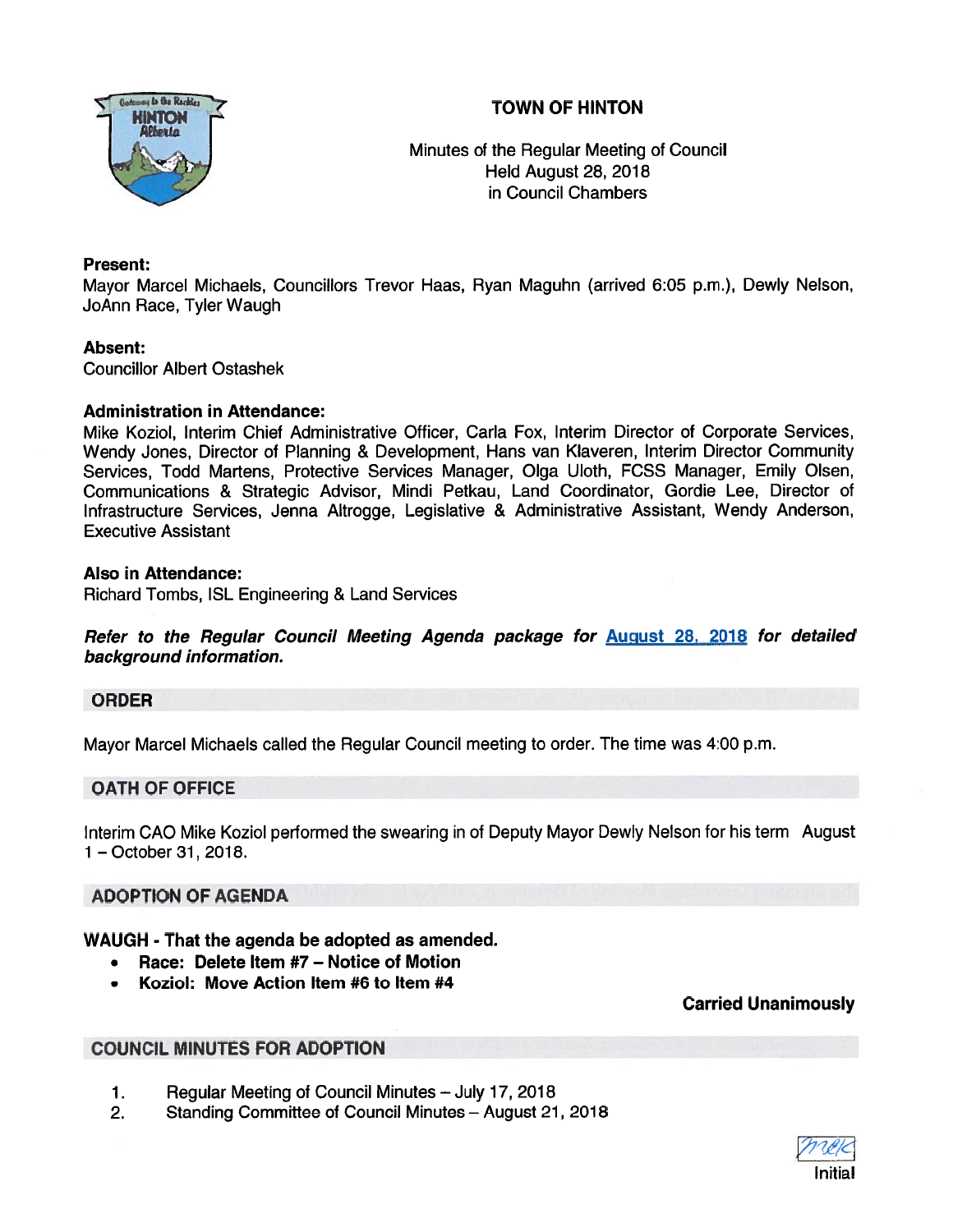Town of Hinton Regular Meeting of Council Minutes—August 28, 2018 Page | 2

# HAAS - That the Minutes listed above be approved as presented.

Carried Unanimously

#### CITIZENS "MINUTE WITH COUNCIL"

Mr. Robert De Roo spoke to council regarding his concerns with Bylaw Services being understaffed. He also has issue with the parking of recreational vehicles that impede the sidewalks. Mr. De Roo submitted <sup>a</sup> letter to Council previously which will be included in the Council Information Package of August 29, 2018.

Mayor Michaels responded that <sup>2019</sup> budget discussions are upcoming and Mr. De Roo's concerns may be considered.

Sue Allen spoke to Council regarding the Animal Control Bylaw; she feels that goo<sup>d</sup> dog owners are being punished with the proposed bylaw.

Marie Michener spoke to Council regarding the propose<sup>d</sup> Animal Control Bylaw. Mary Reimer is currently not designated as off-leash and she asked Council to consider allowing some off-leash in the park.

#### DELEGATIONS AND PRESENTATIONS

#### Public Transit Study Review

Brian Mills of Dantec Associates provided Council with <sup>a</sup> presentation on the Public Transit Study Review. The presentation and Executive Summary are included in the August 28, <sup>2018</sup> agenda package. The full repor<sup>t</sup> is available on the Town of Hinton website.

Mr. Mills provided answers to the questions Council asked.

#### ACTION ITEMS

#### 1. Public Transit Study Review

HAAS - That Council refers the Hinton Public Transit Review Report from Dantec Associates to the Standing Committee Meeting of October 9, <sup>2018</sup> for further discussion.

> Carried 3-2 For: Haas, Waugh, Race Against: Michaels, Nelson

H. van Klaveren and 0. Uloth left the meeting at 4:45 p.m.

2. Application for the Federation of Canadian Municipalities' Municipal Asset Management Program **Grant** 

# RACE - That Council direct Administration to:

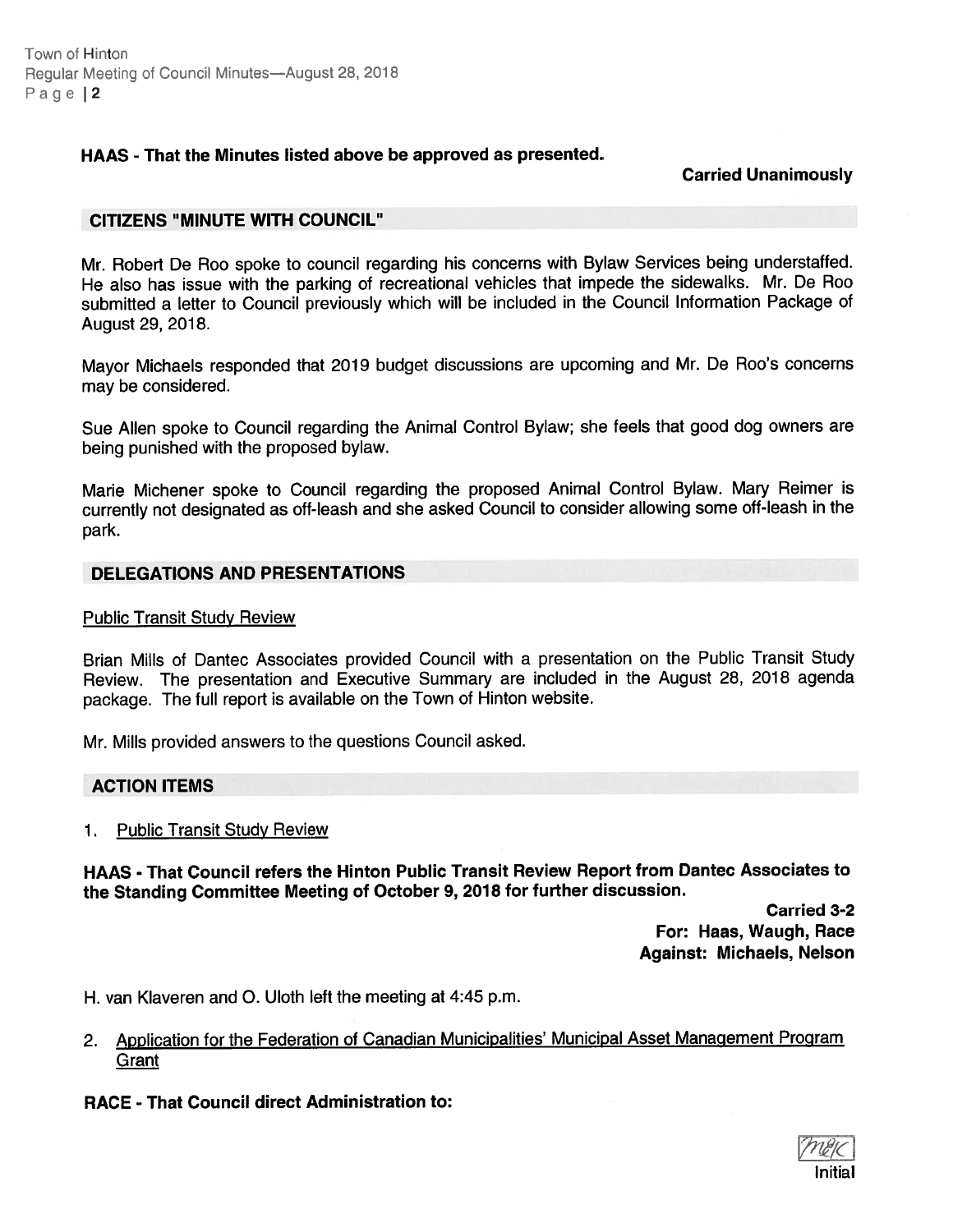- 1. Apply for <sup>a</sup> gran<sup>t</sup> opportunity from the Federation of Canadian Municipalities' Municipal Asset Management Program for Hinton's Asset Management Program.
- 2. Complete two stages of Hinton's Asset Management Program project; Stage 7: Asset Management Policy; and Stage 2: Asset Management Strategy Objectives. Carried Unanimously

# 3. Draft Public Participation Policy #1209

NELSON - That Council give Public Participation Policy #1 209 first reading as presented. Carried Unanimously

HAAS - That Council give Public Participation Policy #1 209 second reading as presented. Carried Unanimously

RACE - That Town Council provides Unanimous Consent for Third Reading of Policy #1209. Carried Unanimously

WAUGH - That Town Council gives Third Reading of Policy #1209.

Carried Unanimously

# 4. Council Meeting Schedule Changes

HAAS -That the September 11 Standing Committee Meeting be changed to <sup>a</sup> Regular Council Meeting.

Carried Unanimously

WAUGH - That the September 25 Standing Committee Meeting be cancelled, due to attendance at the Alberta Urban Municipalities Association Annual Conference.

Carried Unanimously

NELSON - That the October 23, 2018 Standing Committee meeting is followed by the 2018 Organizational Meeting.

Carried Unanimously

# 5. First Reading for Business License Bylaw No. 1126

HAAS -That Council give Business License Bylaw No.1126 First Reading as presented and appended to this repor<sup>t</sup> as Attachment 1.

Carried Unanimously

NELSON - Direct Administration to collaborate with local stakeholders to develop <sup>a</sup> beautification strategy complete with gran<sup>t</sup> and sponsorship opportunities.

> Motion Defeated 1-4 For: Nelson Against: Haas, Waugh, Michaels, Race

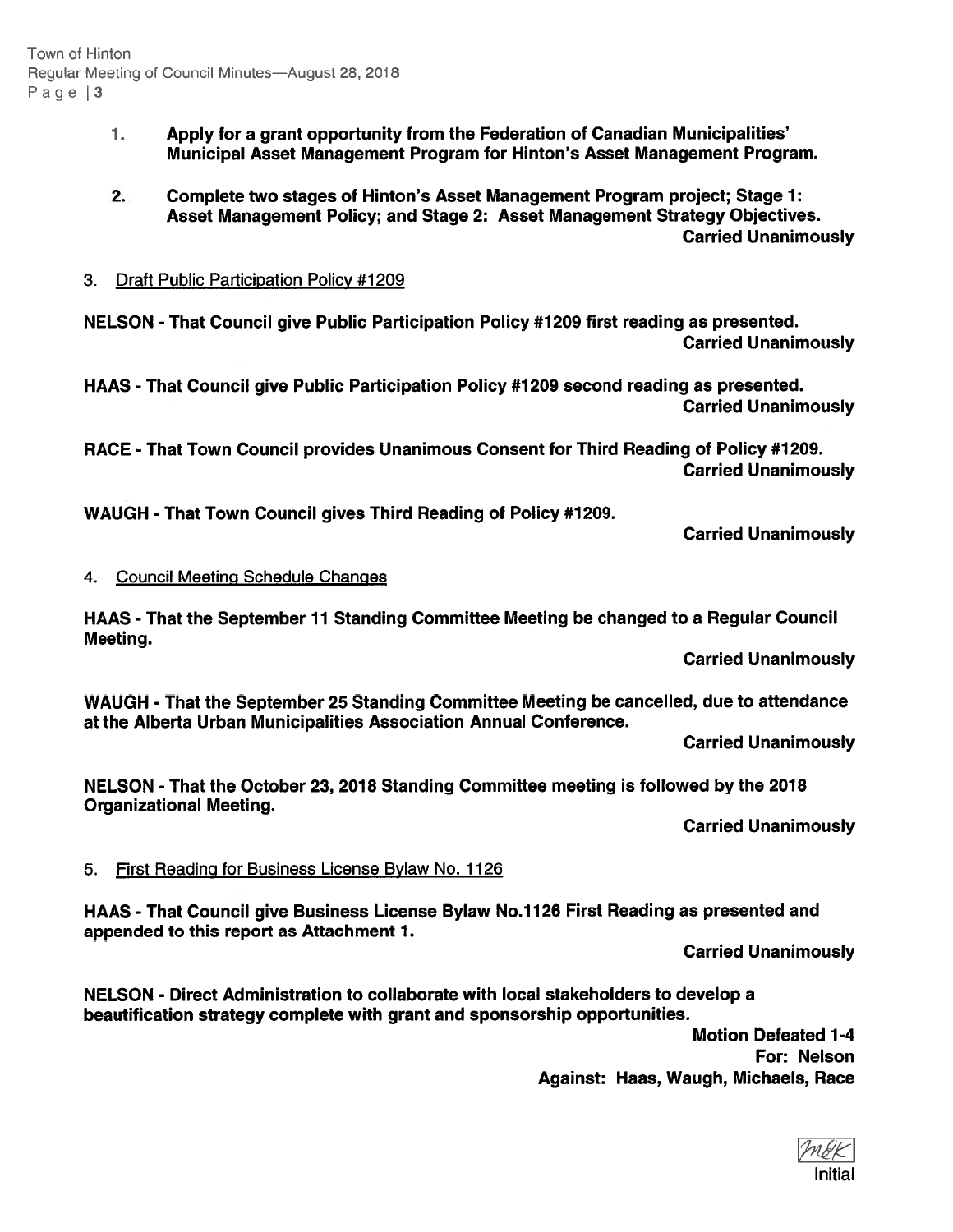Town of Hinton Reqular Meeting of Council Minutes—August 28, 2018 Page | 4

# RACE - Direct Administration to presen<sup>t</sup> Business License Bylaw No. <sup>7126</sup> for Second/Third Reading on September 11,2018.

Carried 3-2 For: Waugh, Michaels, Race Against: Nelson, Haas

#### 6. Cannabis Consumption Bylaw No. 1125

HAAS - That Council accep<sup>t</sup> Cannabis Consumption Bylaw No.1125 for information.

Carried 3-2 For: Haas, Waugh, Michaels Against: Nelson, Race

# HAAS - Direct Administration to presen<sup>t</sup> Cannabis Consumption Bylaw No. <sup>1725</sup> for First Reading on September 11, 2018.

Carried Unanimously

# INFORMATION ITEMS

1. Council Information Packages #1, #2, #3, #4, #5 and #6 for August 28, <sup>2018</sup>

# NELSON - That Council Information Packages #1, #2, #3, #4, #5 and #6 for August 28, 2018 be accepted for information.

Carried Unanimously

# REPORTS FROM MAYOR, COUNCIL, CHIEF ADMINISTRATIVE OFFICER

# 1. Council Updates (Training, Conferences, Committees, Community Events)

Councillors reported on the various committees, meetings, and activities they attended since the last Regular Council meeting and what they <sup>p</sup>lan on attending in the coming weeks.

Deputy Mayor Nelson assumed the Chair at 5:50 p.m.

MICHAELS - That Council establishes the Personnel Committee with members as follows: Mayor Michaels, Councillor Maguhn, Councillor Ostashek, and Councillor Race, to ensure consistency with Town Manager Recruitment Policy #098.

Carried Unanimously

MICHAELS - That Council direct Administration to provide George Cuff with an honorarium of \$500 for his services and suppor<sup>t</sup> in the recruitment process of the Interim Chief Administrative Officer.

Carried 3-2 For: Haas, Michaels, Race Against: Waugh, Nelson

Mayor Michaels resumed as Chair at 5:53 p.m.